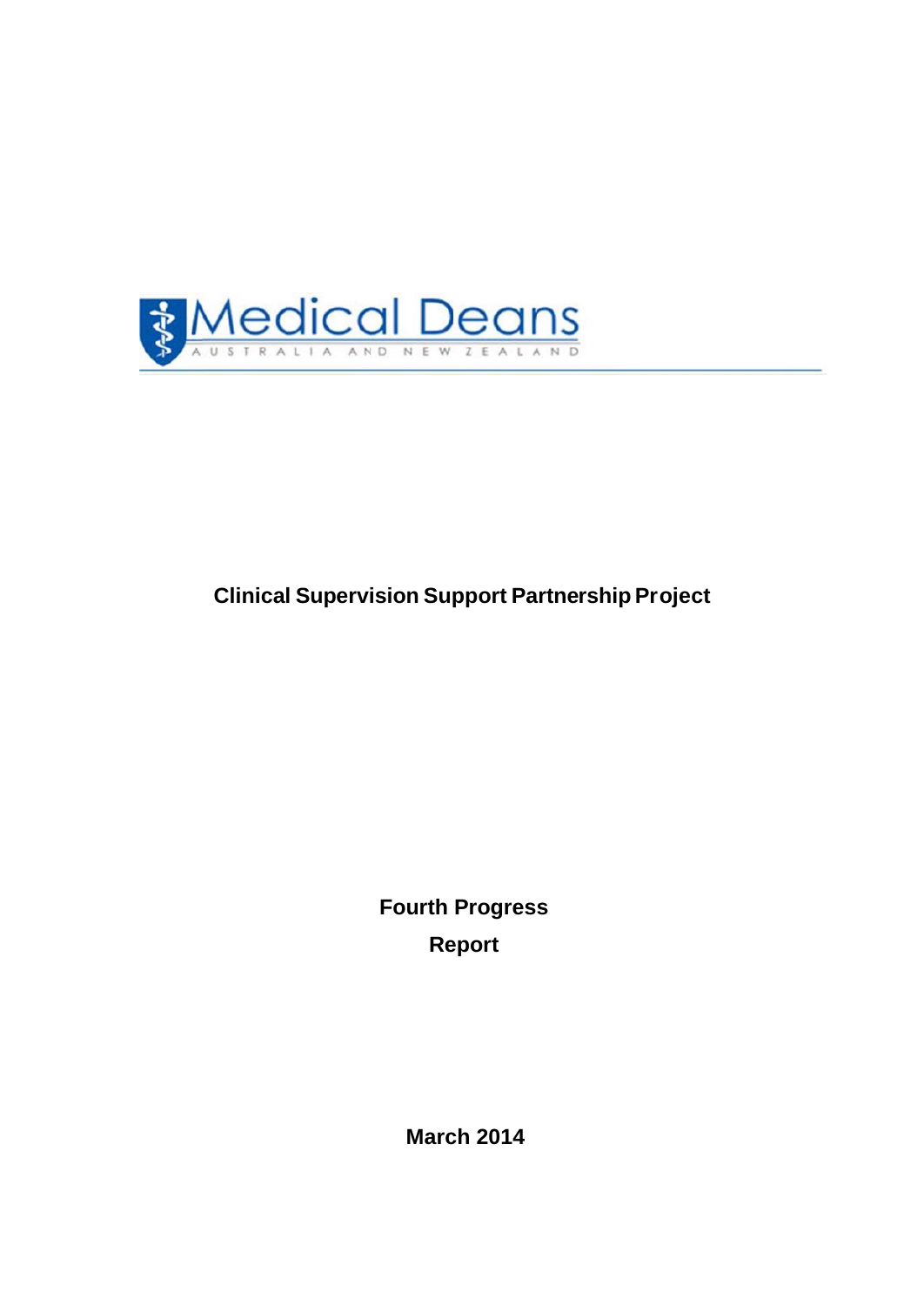#### **Overview**

This is the fourth report of the Clinical Supervision Support Partnership Project developed through Medical Deans and with the partners CPMEC and CPMC.

The Project commenced on 1 March, 2012. This fourth Report documents achievements against the project's key performance indicators for the period from the first Progress Report to 14<sup>th</sup> February 2014.

The major achievements of this project period include:

- Establishing that the outputs from this project as being fully sufficient as foundational generic supervisor training across the span of medicine, meeting AMC standards and covering the HWA supervision content domains.
- The Supervisory Curriculum (as **E**ntrustable **P**rofessional **A**ctivities of Supervision) for medicine completed. Extensive consultation on this framework has indicated it is highly acceptable to the various groups consulted. It includes a focus on trainee learning whilst keeping patients safe, the tensions and supporting processes to enable safe and competent care delivered through the context of supervisory supervision and trainee learning.
- A supporting website has been developed; www.clinicaleducators.org. All the elements of the curriculum are developed. There is an introductory module, available for all to view on the website, and a learning management system (Moodle based) with six on-line *e*-modules.
- Each of the on-line modules has a quiz, with the ability of the participant to print out a completed certificate if they have answered the quiz satisfactorily.
- To support the on-line modules, a series of face-to-face workshops are fully developed, tested and evaluated. The framework for these includes Group FICS (group work **F**ocused **I**ntervention for **C**linical **S**upervision) and Team FICS (the clinical team, being multi-professional undertaking a Focused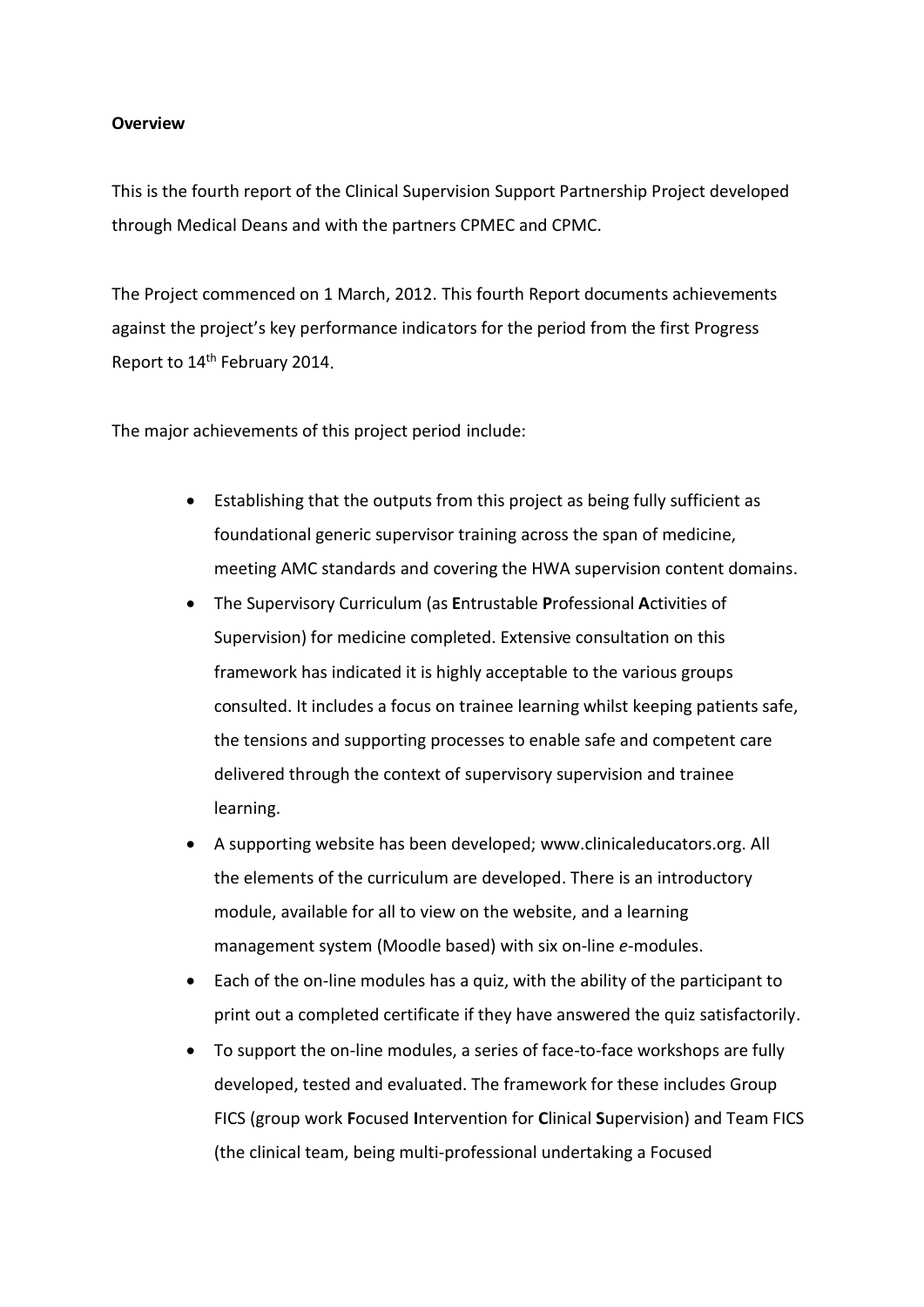Intervention for Clinical Supervision).

- Development and delivery of a national supervision summit, to bring together a range of health professionals and others to discuss and bring clarity to the context and options for greater cohesion in the delivery of supervisory training.
- Agreement from the three partner organisations; CPMC, CPMEC and MDANZ, to a set of Principles of Supervision. Hence this project has supported the development of agreed policy on supervision, as well as implementation of an on-line comprehensive foundational training package
- Readiness for this project to go nationally and provide supervisor support through a full suite of on-line resources, supplemented by face to face workshops.

## **A. Achievements against Aims of this Project**

## A2

 *Establish a partnership with ClinEdSA, a part of SA Health, of the South Australian Government, to audit current supervisory materials, undertake a needs analysis of supervisors and develop support resources*:

This project worked closely with ClinEdSA. ClinEdSA took roles locally in supporting supervision of health professionals other than in medicine, the agreement locally being that this project would provide the focus in medicine. Hence we have worked alongside ClinEdSA but with a focus within medicine.

In parallel, we have had extensive discussions, with the support of ClinEdSA, on stepwise expanding the scope of this project to include allied health and nursing supervision support. These discussions have been occurring even up to the recent past. We have recently met with the new Director of ClinEdSA, with full agreement on this strategy, including nursing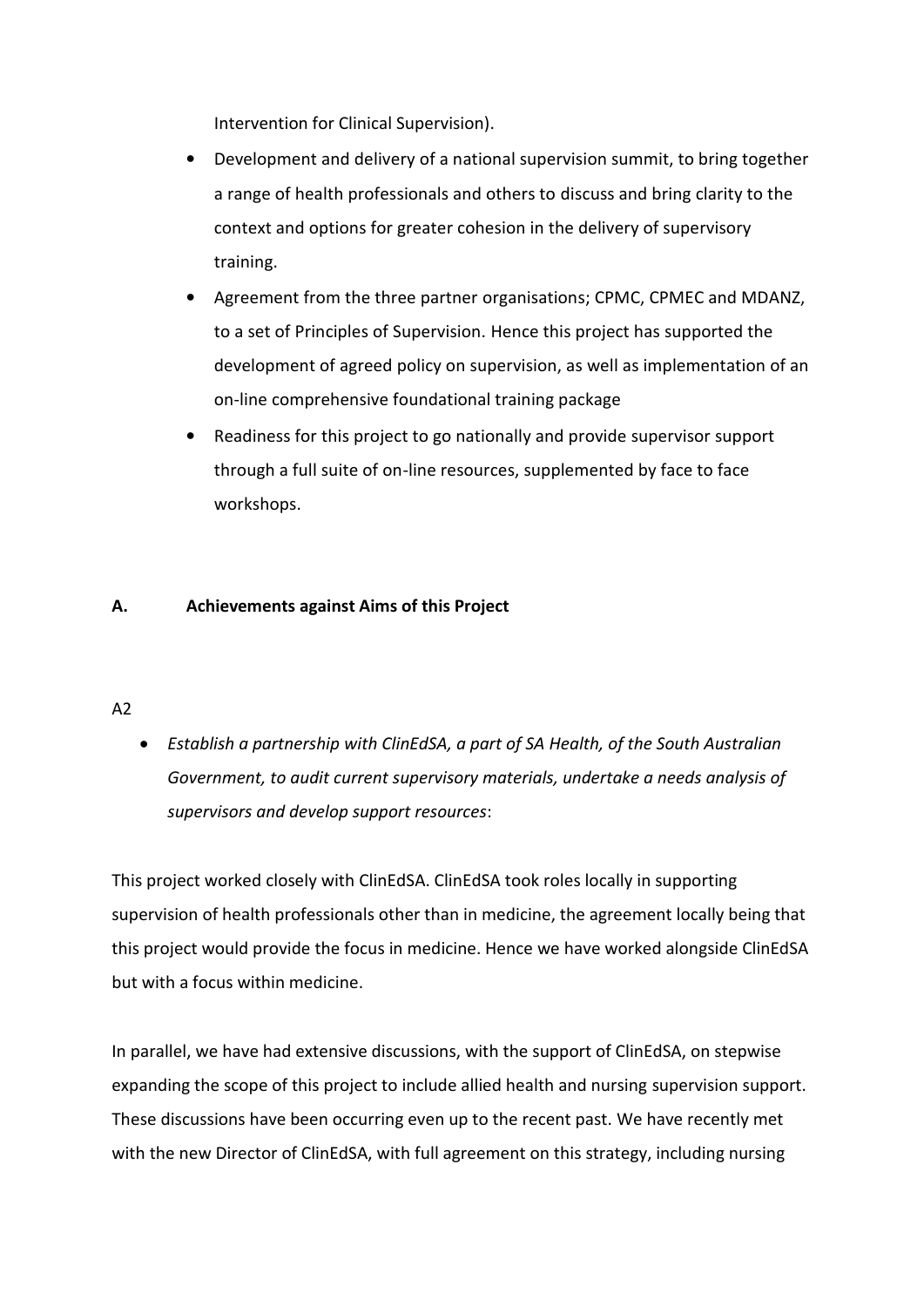linkages. The Director of Nursing and Midwifery for South Australia has expressed much interest in the resources of this Supervision resource being adapted for use by nursing. This is a positive move, although beyond the scope of the current project, so not implemented at this time. There remains the possibility, in the future, for adaptation to nursing.

We have through this project undertaken a needs analysis of supervisors (medicine) locally, plus interstate. We have also undertaken a needs analysis from the medical education sector, specifically working with the Network of College Educators and the Education Subcommittee of CPMC, and the Directors of CPMEC establishing resources of a foundational/generic nature and processes used by Colleges and PMCs to support supervisors. An additional needs analysis was undertaken through on-line searching of resources available internationally, and processes used in training medical supervisors in the UK, Canada and the US.

 *Establish a Steering Committee with representatives from the three national medical education bodies to inform developments of this project and ensure their organisations are informed. A HWA representative will attend the Steering Committee as an observer.*

A Steering Committee, drawn from the three medical education sectors, has been formed and provided governance for the directions and outcomes from this project. The Steering Committee elected a Chair at its first meeting, Prof Justin Beilby (the then Chair of Medical Deans). In addition an AMC representative was appointed to the Steering Committee. The Steering Committee met quarterly by teleconference, with a face-to-face meeting in Melbourne, to clarify the outcomes from the Supervision Summit and agree on the Supervision Principles document.

 *Develop a supervisory curriculum that support supervisors and evaluate its effectiveness.*

See below

*Develop on-line support materials as 'reusable learning objects', enabling uptake by*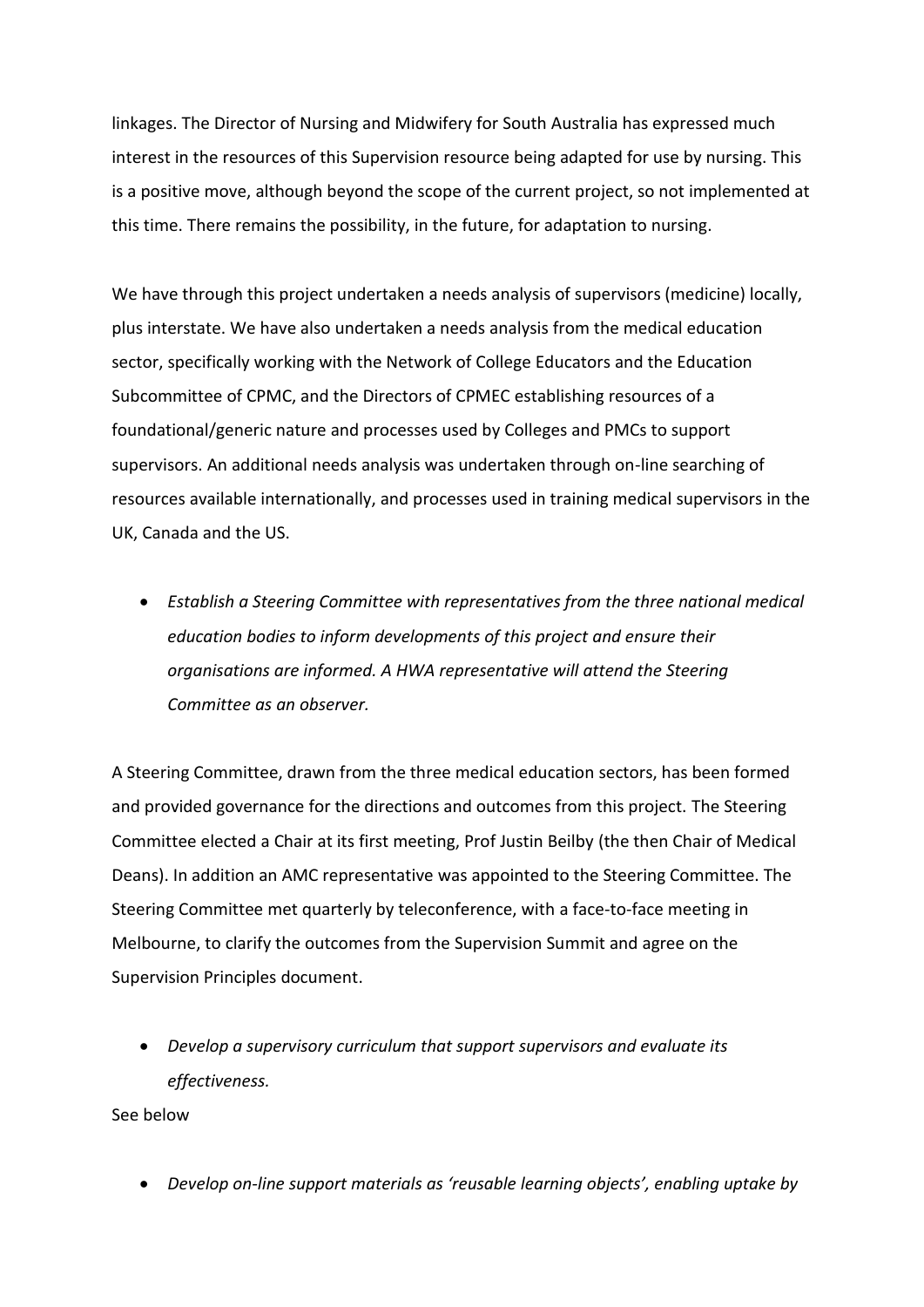#### *other health professional supervisor support programs.*

This is the underlying principle and approach that has been taken. The Supervision curriculum and its on-line resources are available for other health professionals. We have been in active discussion with allied health and nursing regarding this. In our view, we would like the other health professional groups to have editorial control on the gateway and resources linked to this curriculum. Some additional resources would be required, for example video examples that are filmed within the profession—these are readily patched onto the supervision framework discipline by discipline. Even within medicine, there are differing cultures and clinical processes between surgery, medicine, paediatrics, psychiatry as examples. The project has been progressively developing resources that portray this variety of cultures and ways of working.

#### *Deliver local interprofessional face-to-face workshops on key themes of supervision:*

Inter-professional workshops have been run using our TeamFICS methodology (explained below). These have been run in the rehabilitation sector and in a rural location in South Australia (Mt Gambier Health Service). These inter-professional workshops have utilized the same supervision framework as has been developed for use for supervisors in medicine. Prior to attendance at these interprofessional workshops, attendees have been requested to go through the foundational training on the website, so they have some familiarity with the material. The workshops then expand the interactive and interpersonal material in a way that a website cannot. We have found that the issues raised (giving feedback, managing the failing or difficult trainee) are health profession independent.

## *Ensure resources developed support and compliment resources developed for clinical supervision amongst other health professional training programs.*

In our discussions with Allied Health and Nursing, it is clear that there is much synergy between the medicine resources we have developed and those of these other health professions. Hence the supervisory EPAs (entrustable professional activities) developed within the medicine framework relate well with supervision needs in allied health and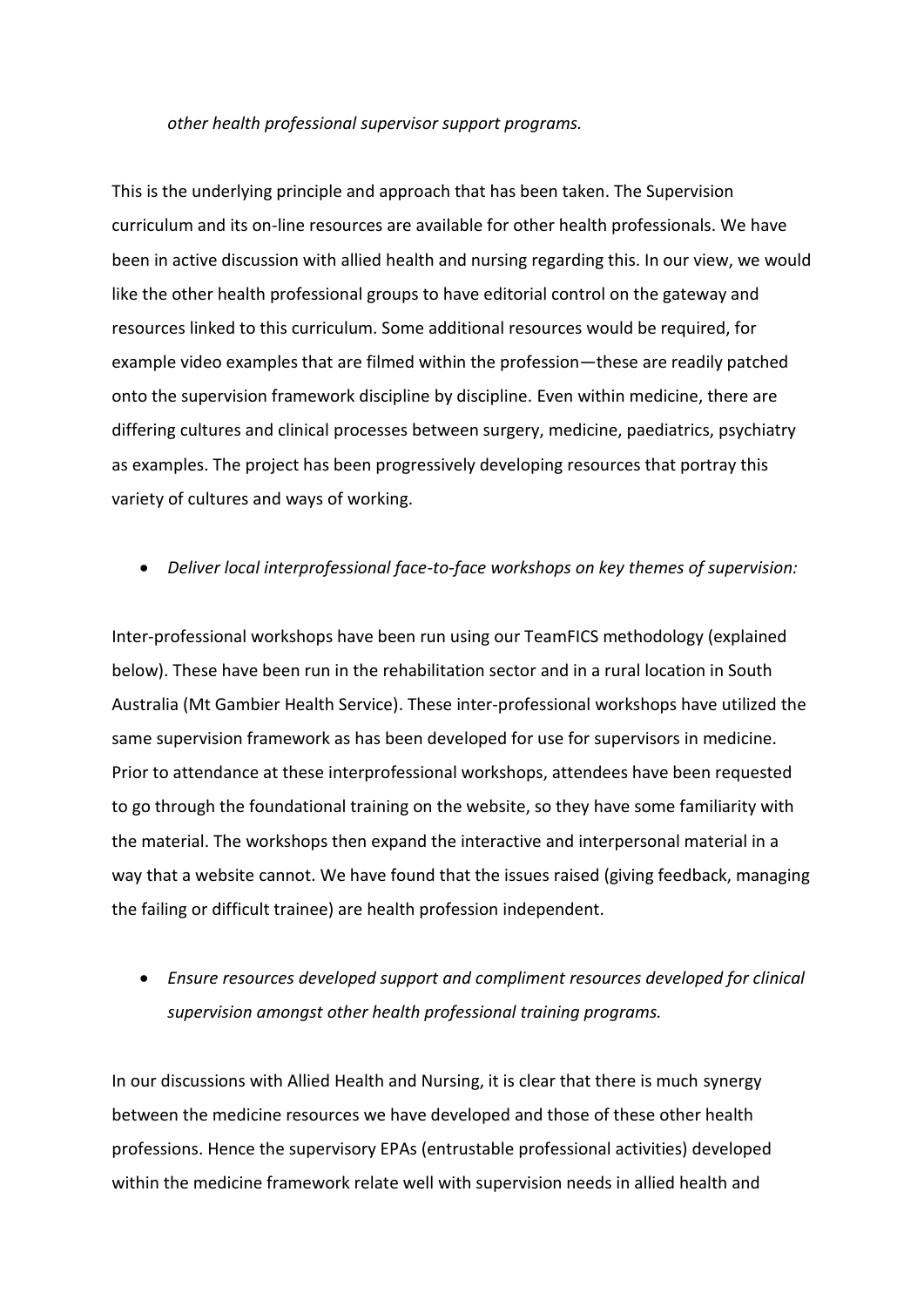nursing. Video scenarios, and the gateway into the *e*-modules, needs to be modified to have greater relevance for these other health professions. We have worked closely with an Allied Health project (specifically psychology and podiatry) on a needs analysis, and found remarkable similarities with medicine.

## **A7: Key Performance Indicators:**

*1. Development of an agreed supervisory curriculum, on-line supervisor training modules, face to face workshop content and an on-line community of practice for Supervisors.*

#### a. *Develop a Supervisory Curriculum*.

The development of a Supervisory curriculum framework is complete. This framework consists of six domains of Professional Activities of Supervision, described as **E**ntrustable **P**rofessional **A**ctivities (EPAs) of Supervision. Details of this Curriculum are provided at Attachment 1.

#### b. *Develop on-line training materials*.

There is an Introductory module available to all who view the website. In addition there are six modules, each module corresponding to one of the Entrustable Supervisory Activities of Supervision. These modules are within a Moodle Learning Management System. A reduced in scope pdf version of the content of the modules is available as Attachment 2-please note this is a printable version of the modules in reduced size and with reduced content, designed for printing rather than on-line viewing.

#### c. *develop face-to-face workshop content*.

The face-to-face workshops are developed around two key frames;

1. Group FICS (Group **F**ocused **I**ntervention for **C**linical **S**upervision). These workshops take the EPAs of Supervision and expand them in a face-to-face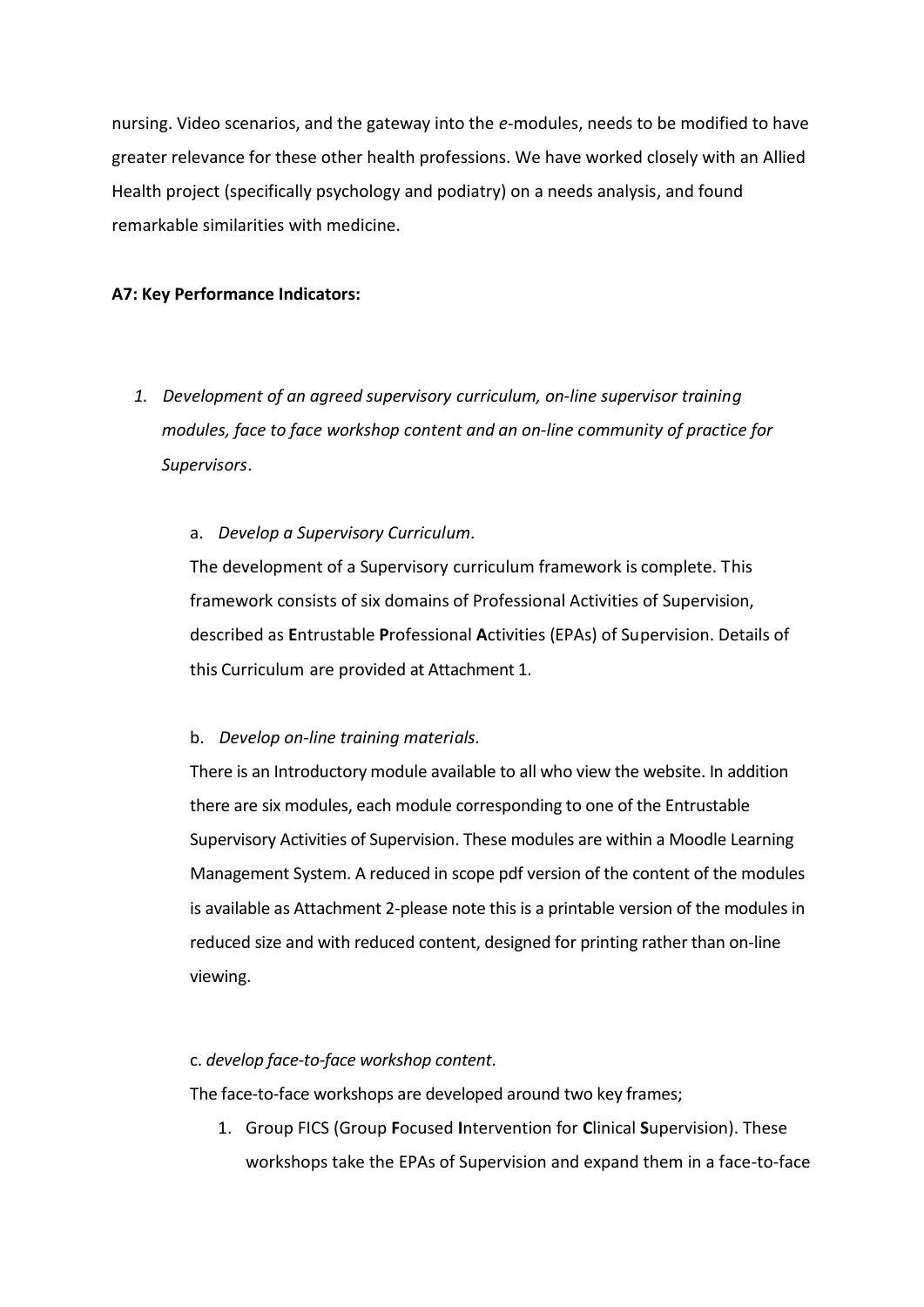intervention, particularly providing feedback and role playing in difficult supervisory situations. All the EPAs are worked through interactively.

2. Team FICS (an inter-professional healthcare team Focused Intervention for Clinical Supervision). Details on this inter-professional health unit intervention is provided at Attachment 3.

#### d. *develop an on-line community of practice for supervisors*.

Advice from the Steering Committee of this project recommended that this aspect of the project not be pursued at this time. At the national supervision summit, there was a recommendation that such an initiative should be pursued, although the nature and character of such a Community of Practice was not defined or developed. This is also within the Supervision Principles policy, but not enacted at this point. Much interest has been expressed by key medical educationalists in a grouping that unites and supports them. In their view, the website might be a useful beginning of this process. Out intent is to wait at this point in time, giving consideration to this matter, along with other stakeholders.

## *2. Evidence of delivery of training materials to Supervisors*

a. The on-line modules have had 58 people undertake the training through to completion, as of mid-November. Please note that we have not promoted the website or the modules, given the uncertainty of its future.

b. There have been six workshops run. There have been 54 participants at these workshops. Participants are asked to complete an evaluation form at the end of the session which includes a number of Lickert scale questions with additional space for free text commentary. Areas covered include relevance of training to participant's clinical experience, quality of facilitation and perceived impact on participant's confidence in their role of assessing and providing feedback.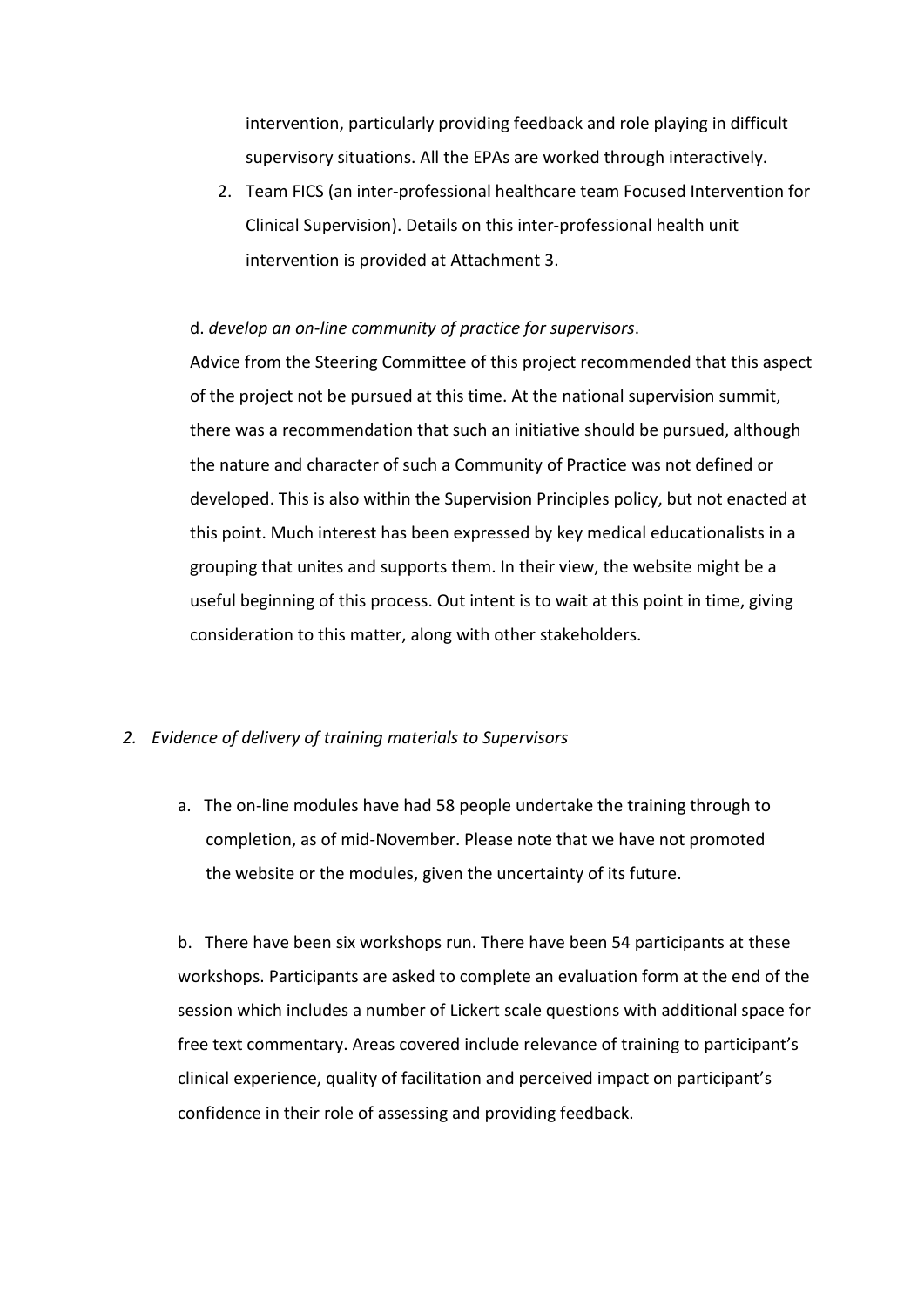The course has been presented to senior medical consultants, medical trainees and inter-professional audiences. Evaluation to date has provided evidence of the usefulness of the content with 100% of participants agreeing or strongly agreeing that the content was useful and relevant to their practice and they felt more confident to provide feedback to students and trainees as a result of participating in the workshop. The program scored an overall 4.5 out of a possible 5 on a Lickert scale rating. Evaluation data is provided at Attachment 4.

## *3. Evidence of consultation and engagement with national medical training organisations and State and Commonwealth Health Departments*

- a. All three medical training sectors (Medical Deans, CPMEC and CPMC) are kept informed of this project and its developments. The Steering Committee is drawn from these sectors, as well as the AMC (with HWA as observer).
- b. SA Health are kept informed and supportive of this project. Meetings have been held with the Chief Nurse, the Chief Allied Health officer and the Chief Medical Officer of SA. All are highly supportive of this project. There have been on-going discussions with these principals. The Head of ClinEdSA is also supportive of this project, discussions continuing with him and his office.

There have been consultation and information sharing meetings with all CEs of all the Health Regions in SA, with the College Chairs of SA, with the SA branch of the Medical Board of Australia, with the Medical Education and Training Health Advisory Council of SA, with the two Medical Deans of SA, with the Education Subcommittee of CPMC, with the Directors of CPMEC, with the CEO of RACS, with the Network of Medical Educators of the Colleges, with the Victorian Medical Education Officers and the Victorian PMC. Such meetings have been about informing them of developments, receiving their recommendations, establishing dialogue and awareness of the project by them.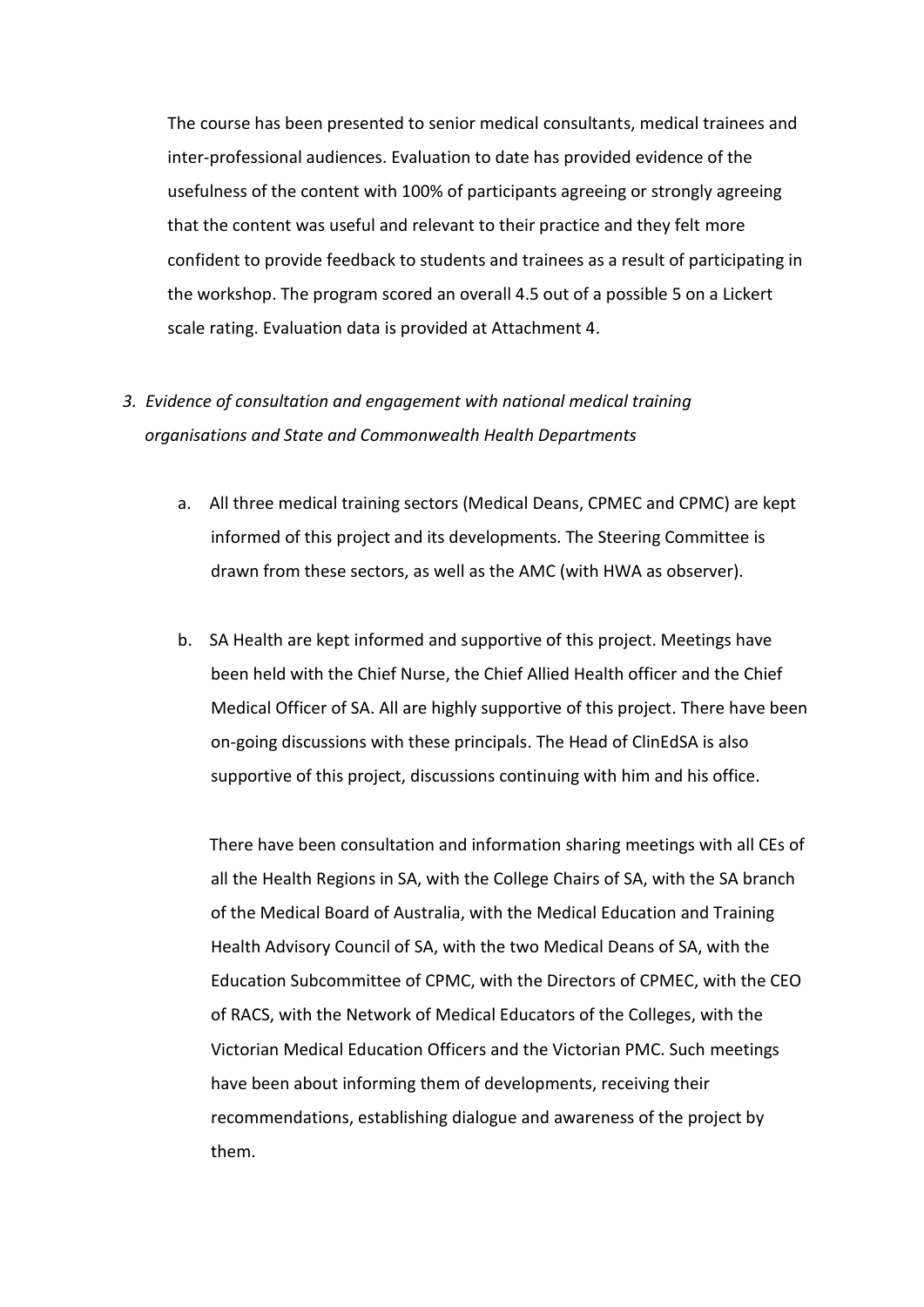- c. The Commonwealth Health Department has been approached. There have been discussions with the Commonwealth CMO (Professor Chris Baggoley), Professor John Horvath, Dr Andrew Singer and Penny Shakespeare. All are supportive of this initiative.
- 4. *Presentation at National conferences*
	- a. Medical Deans 2012 meeting, Sydney. The project was presented and discussed by the medical educators of Medical Deans. The key comment was 'well, this is all very good, just get on with it and implement'.
	- b. CPMEC national meeting, Perth, November 2012. This project was presented in a number of different forums at this meeting. There was particular interest from New Zealand, who are keen to consider how this project might interface with their programs of supervisory support.
	- c. CPMEC prevocational forum, November 2013. The project and its outcomes were presented at this national conference. Of interest, Dame Lesley Southgate, one of the international speakers at the conference, stated at this meeting that it would be such a tragic waste if these foundational supervisory support materials were not taken up nationally, promoted and adopted.
	- d. The project was presented at the National Supervision Summit, Melbourne, May 2013.
	- *5. Documentation of evidence-based processes that foster horizontal and vertical harmonisation of training programs*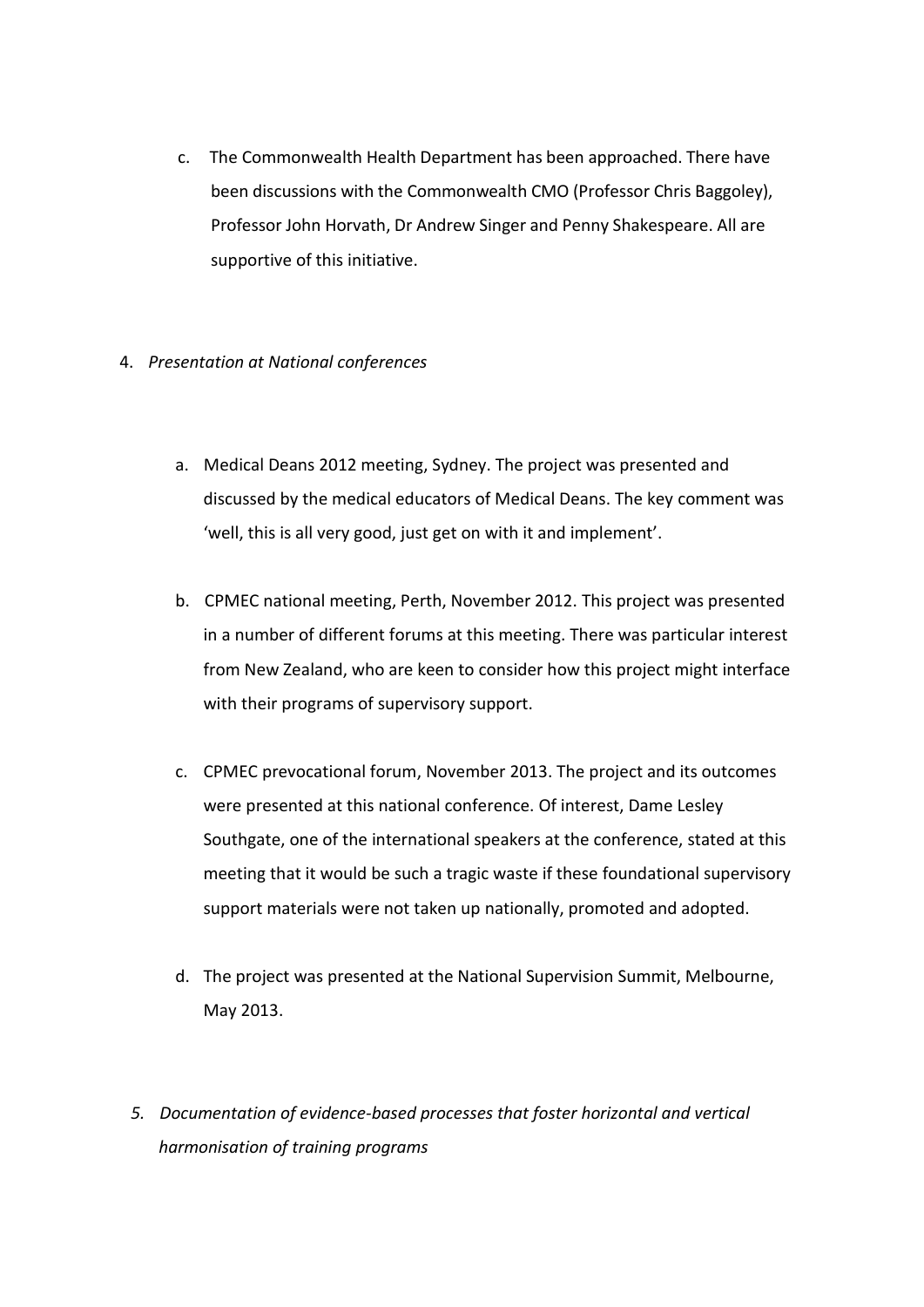Discussion with the three training sectors has included an understanding that increasingly there is a need to demonstrate harmonisation of training programs vertically and horizontally. That this curriculum is built on EPAs is important. EPAs are the best available structures to facilitate such vertical and horizontal harmonization. It is hoped that adoption of the EPAs across the training sectors will facilitate smooth linkage between the training sectors.

The development of agreed supervision policy across the three medical training sectors is an example of promotion of vertical integration and harmonisation. As far as this author is aware, this is the first time there has been agreed education policy across the three training sectors.

6. *Recommendations regarding developing a sustainable funding model that has the capacity to expand the supervisory support model, curriculum and support resources to be expanded to other jurisdictions and health professions*.

This project was developed out of a recognised large unmet need in training and supporting current and new supervisors. Capacity of the health system to train its workforce is largely dependent on sufficient numbers of trained supervisors in all components of the health system. Extensive consultation across all the medical education training sectors has identified that generic foundational skills of supervision are common and required by all. It is recognised that there is no systematic approach to such foundational supervision training. It is also recognised that accreditation bodies such as the AMC are increasingly requiring evidence of trained supervisors, most of whom are clinicians with little educational expertise.

This project, funded to develop a curriculum and on-line resources with evaluation of local workshops, has been undertaken in SA. However the applicability is national (or bi-national with NZ in the case of the College training programs). This project has had a focus on development of a new and innovative curriculum built around EPAs, and development and resource support of on-line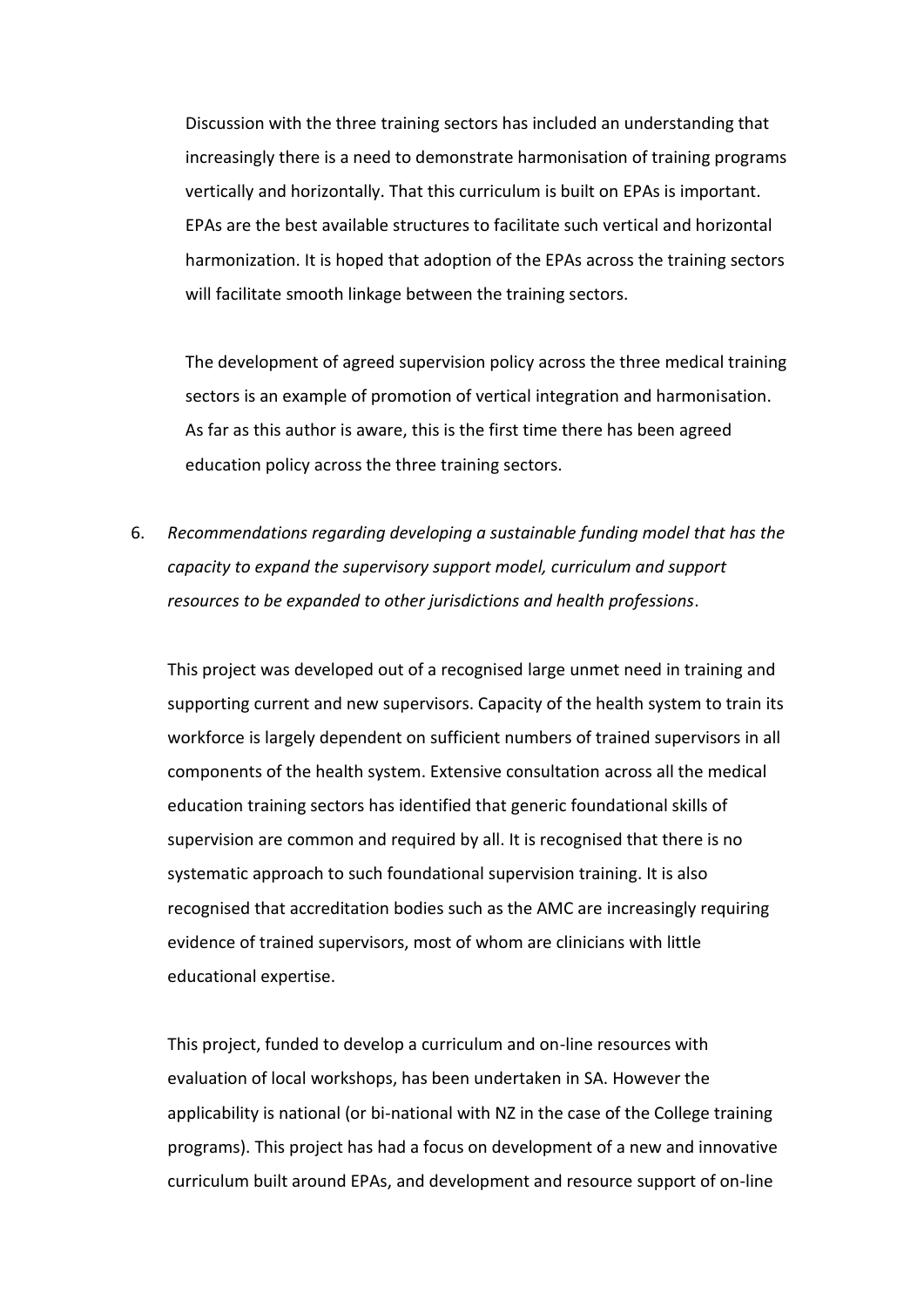modules to support the EPA-based Supervision curriculum. Additionally the project has evaluated its work and outputs to fine-tune the product. This has been done, and is ready for extensive national implementation across the three medical education sectors. The project was not tasked with an implementation agenda for broad dissemination. Hence thoughts in this section arise from extensive discussion over the life of the project, but are opinions and conjecture, rather than agreed business processes.

All the Specialist Medical Colleges have agreed that the on-line program attracts CPD points, and are considering the on-line material as adequate for their Fellows as Foundational supervisor training.

There is some risk around this project. It has had extensive communication and airing across medicine, with the AMC, the AMA, and Doctors-in-training. The National Supervision Summit is an example of where this was discussed. All groups have raised expectations of outcomes, aware of the large unmet need. Failure of progression to extensive implementation is likely associated with adverse responses from some of these groups, perhaps limiting future supervisor engagement, recruitment and hence training capacity.

An external business consultant with experience of the medical training sector was engaged to consider possible business model options. This work is provided as Attachment 5. This business paper was discussed by the Steering Committee. It was not considered that this work produced a clear identifiable pathway forward for broad implementation. Possibly a mixture of some of the options identified in the Business scoping paper might be viable. One of the difficulties is the observation that this project covers all clinicians who provide supervision in the clinical sector to the full pathway of trainees, from medical student supervision to final year vocational trainee supervision. There is no organizational form in Australia or New Zealand which covers this span, with the exception of the AMC (which has a purely regulatory role) and HWA. There is the possibility that the online materials could sit on the proposed HWA website, but this assumes that HWA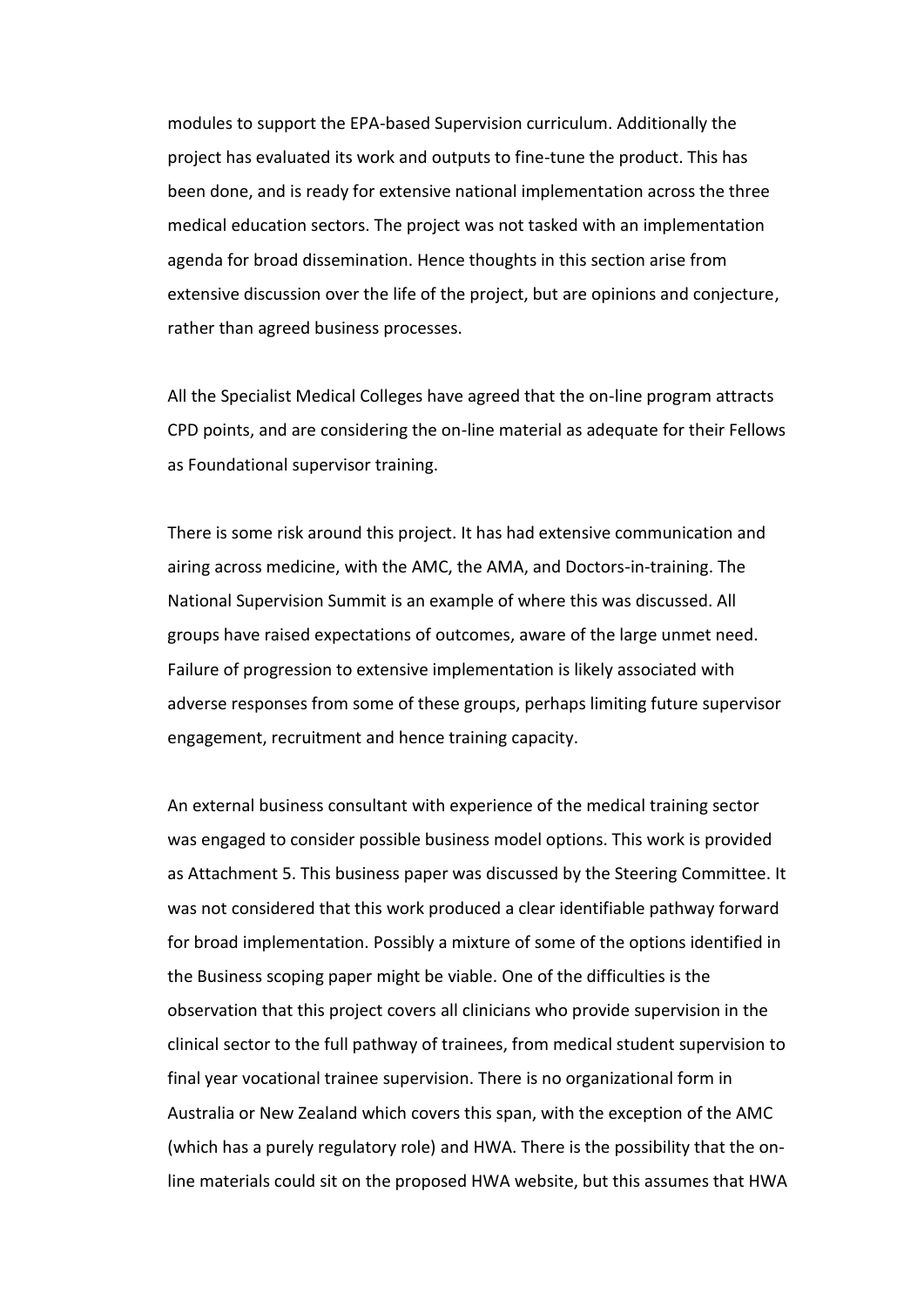enters a new space of training provision. Medical Deans focus is on the medical student and the imperative of the Universities, CPMEC might be an option, but at this point in time is primarily an organization that links the various PMCs. Similarly for CPMC, which links the Colleges, but does not have the infrastructure to become a training support enterprise.

At this point in time, the website URL and its tools will be promoted widely to all stakeholders and more broadly for maximum utility. This will be done through the medical education organisations and a publication in due course (subject to HWA approval).

Medical Deans have subcontracted Bright Cookie to host the web site for 2 years as per agreement with HWA. Should this site wish to be developed further by a third party this could then be considered by Medical Deans and HWA. During this 2 year period, no on-line support will be provided to users of the site except for technical as per Bright Cookie

In addition to the above, there might be a number of options to consider going forward:

- 1. The project is considered of value, but with no apparent funding stream to sustain or further develop it, is left without extensive implementation.
- 2. The project actively pursues strong links with other health professional supervisor training programs, particularly nursing and allied health, so increasing the potential 'market share' of this resource. There have been elements of this to date with much support conceptually, but such an approach would need a full strategy, plan and funding stream.
- 3. The project seeks bridging funding to enable the development of a **user-pays** implementation model. A model of user-pays might be the best medium-tolong term strategy. However this would involve extensive discussion with Departments of Health, Medical Schools and Colleges. Whether there is individual user-pays or done as a group (for example the private sector organisations, a Department of Health for its employees) is far from certain.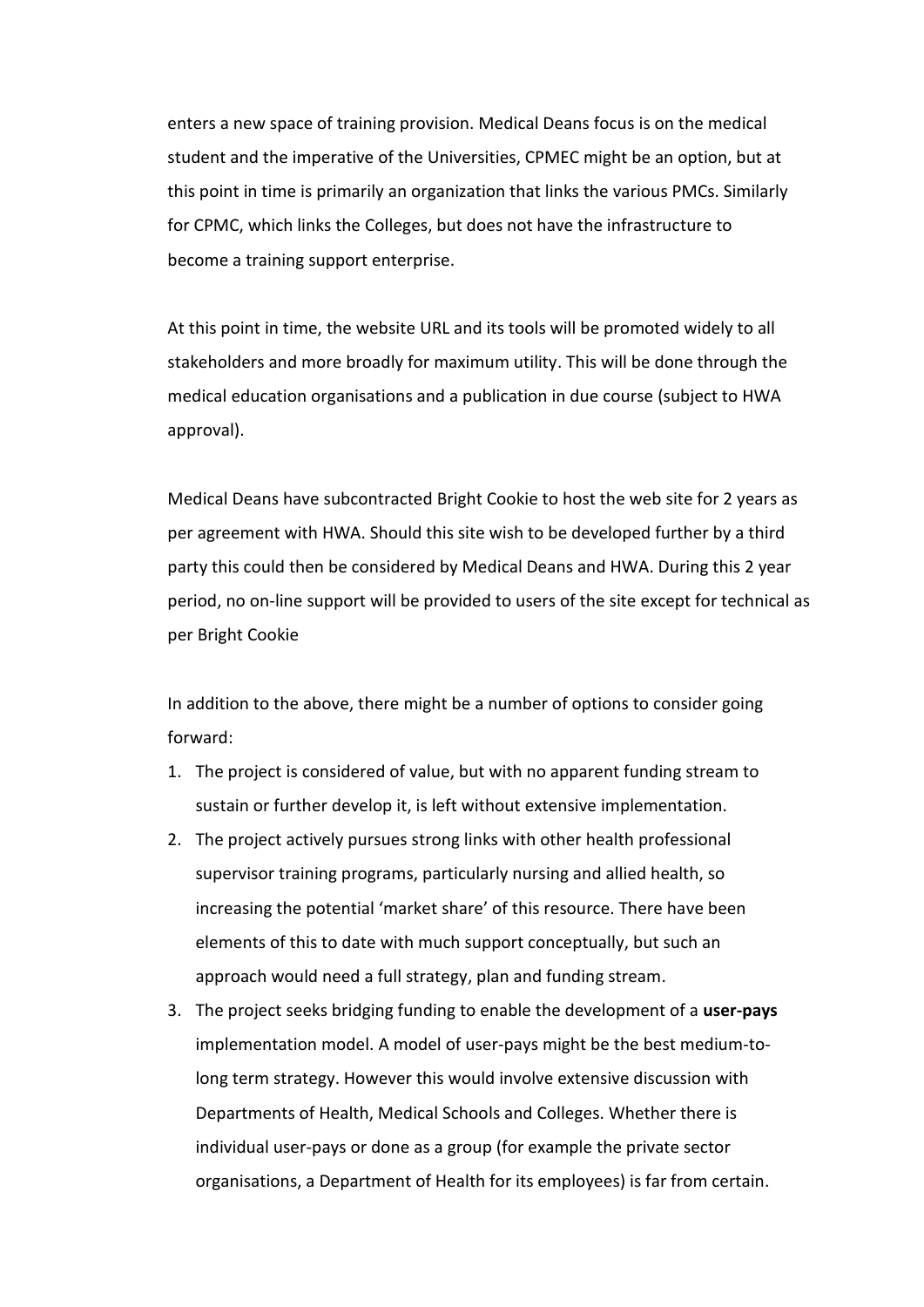*Recommendation*: The Steering Committee have not specifically recommended next steps in this initiative. The three medical education sectors are supportive of the work done, but without an organisational form across the continuum of training, it is difficult to establish a structure and process to continue this work.

It is recognised that developments such as these take time to embed, take time to find their natural 'home' and receive high uptake. A decision therefore to sustain the website for the next 2 years, to enable the material to stay 'alive' and accessible, whilst continuing considerations of next steps, is welcome and highly useful.

#### **B. Other new activities not covered above:**

#### *National summit on Supervision*

There have been two previous national meetings related to this project, both run from the College of Anaesthetists in Melbourne. As a further consultation mechanism, particularly to enhance engagement with the Commonwealth, with the State Health departments, with the PMCs and with clinicians from the three training sectors, it was decided to hold a one day Supervision Summit March 20, 2012.

This meeting had 120 attendees drawn from all sectors of medicine. It was clear that there is an urgent need for supervision of junior doctors at all levels of training. Coordination of training and provision of generic supervisor training, reducing fragmentation of medicine and training and enhancing the status of supervision and medical education came through as powerful themes. Although the meeting provided a number of recommendations, Attachment 6, it is unclear how best to advance some of the key recommendations. The Steering Committee of this project met and developed a set of Supervision Principles (Attachment 7). It is beyond the